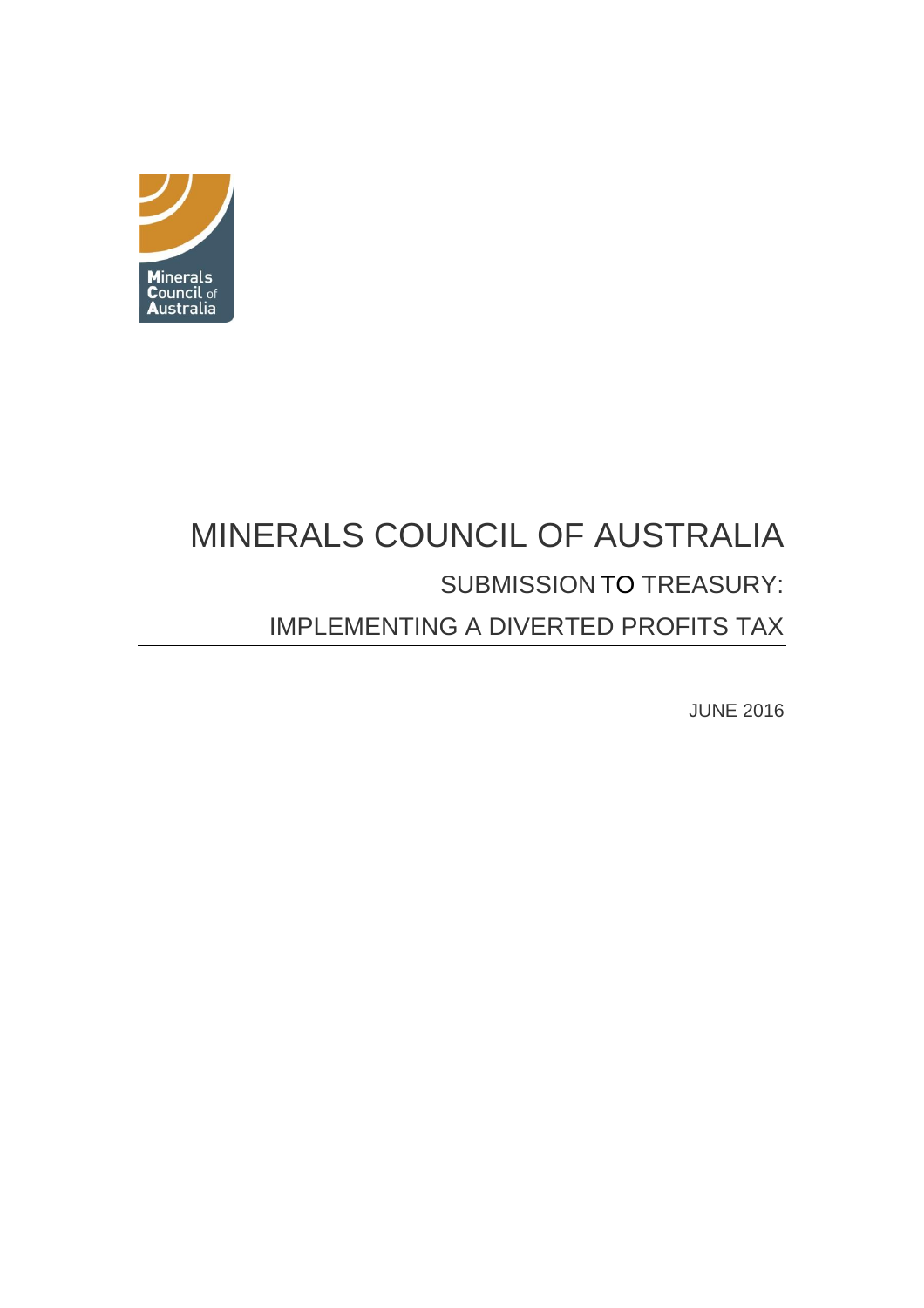## TABLE OF CONTENTS

| 2. |  |
|----|--|
|    |  |
|    |  |
|    |  |
|    |  |
|    |  |
|    |  |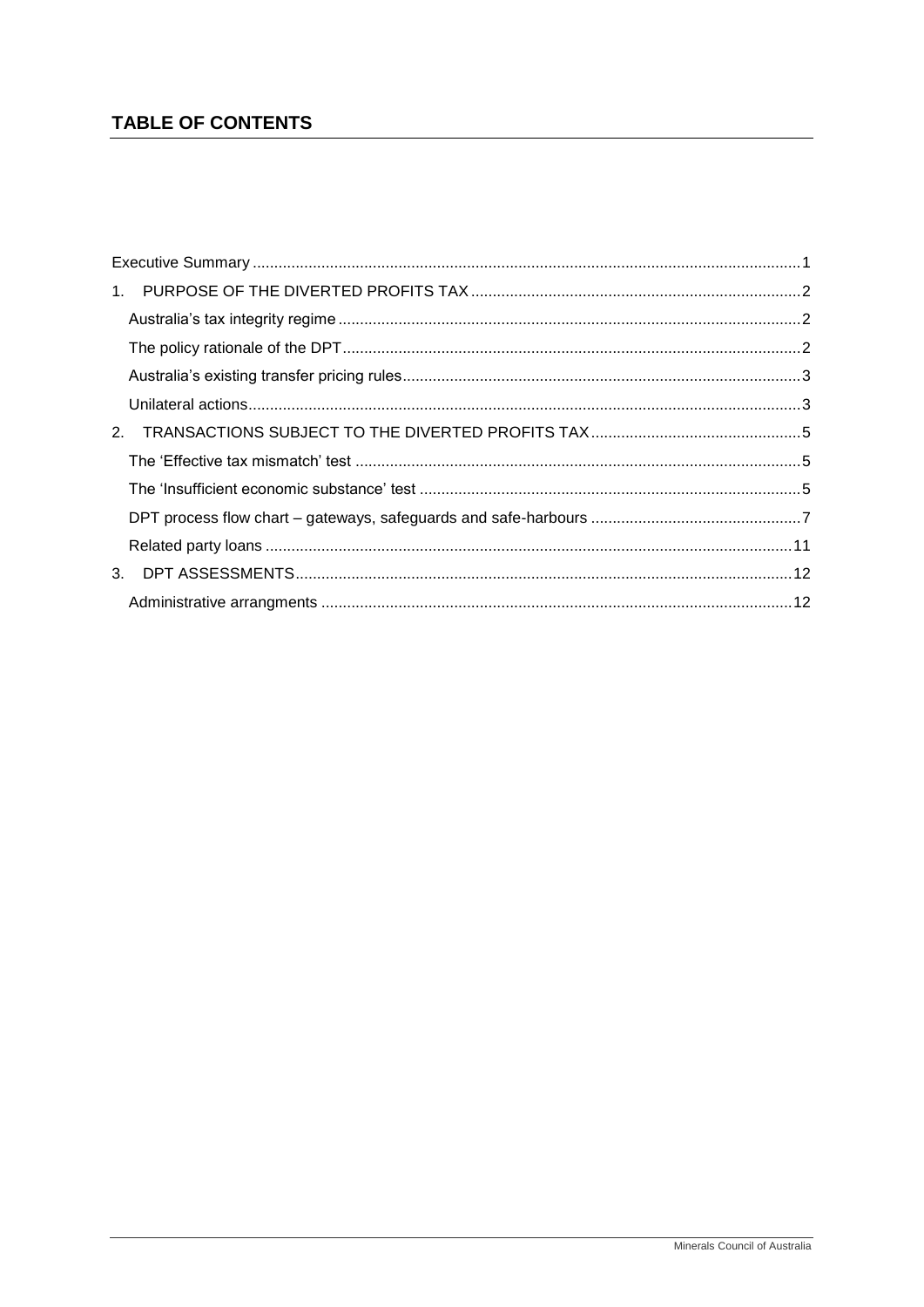### <span id="page-2-0"></span>**EXECUTIVE SUMMARY**

#### *Australia has strong and balanced tax integrity rules…*

Australia has strict tax integrity rules including strong Controlled Foreign Company (CFC) rules, transfer pricing, thin capitalisation and Part IVA general anti-avoidance rule. Australia's suite of tax integrity measures have been significantly strengthened in recent years including through new transfer pricing rules and strengthened Part IVA general anti-avoidance laws.

Given the severity of the penalty imposed by the proposed DPT, its application should be limited to those cases where the ATO is unable to apply any of the other tax integrity rules.

#### *The proposed Diverted Profits Tax is a departure from multilateral efforts…*

Australia's interests are best served by participation in the co-ordinated approach through the Organisation of Economic Cooperation and Development's (OECD) Base Erosion and Profit Shifting (BEPS) project. This is the most effective way to ensure meaningful action is taken to address aggressive tax practices by multinationals.

The proposed DPT is a unilateral action that significantly departs from the OECD BEPS process and Australia's commitment to a global co-ordinated response. Introducing new tax rules beyond the BEPS recommendations risks harming trade, provoking retaliatory actions from other jurisdictions and undermines the OECD's multilateral approach.

#### *Tax rules should be targeted …*

The MCA has consistently argued that tax integrity changes should be clearly targeted at the 'tax mischief' identified. The policy purpose of the DPT needs to be more clearly articulated to ensure a properly targeted and well-developed policy is implemented. In doing so, the perceived gaps in the existing tax integrity rules would need to be explained. Poorly designed integrity measures will impose compliance costs and impact legitimate activity and investment.

#### *The proposed DPT would have very broad application…*

Around half of all international related party transactions are potentially within scope of the DPT, creating significant uncertainty, a large compliance burden and a potential impact on investment attractiveness of Australia. Normal commercial transactions with offshore related parties which are disclosed to the ATO should not be brought within its scope.

The major design features of the proposed DPT require further consideration. The 'effective tax mismatch' test is not properly targeted. Due to Australia's relatively high corporate tax rate, large numbers of transactions involving countries that are not 'low tax' jurisdictions will be within scope. The 'insufficient economic substance' test is too subjective and uncertain in its application.

#### *A better approach…*

The proposed DPT should be targeted at situations involving clear elements of artificial arrangements and unco-operative behaviour of multinationals in delaying resolution of transfer pricing disputes.

The MCA recommends the DPT have clear gateways, safeguards and safe-harbours to ensure it does not have over-reaching and unintended consequences. A tighter 'gateway' for transactions that come within scope of the DPT will target transactions where taxpayers are obstructionist in their interactions with the ATO. The MCA suggests a safe harbours model to reduce compliance costs, impacts on legitimate transactions and improve certainty of the application of the DPT.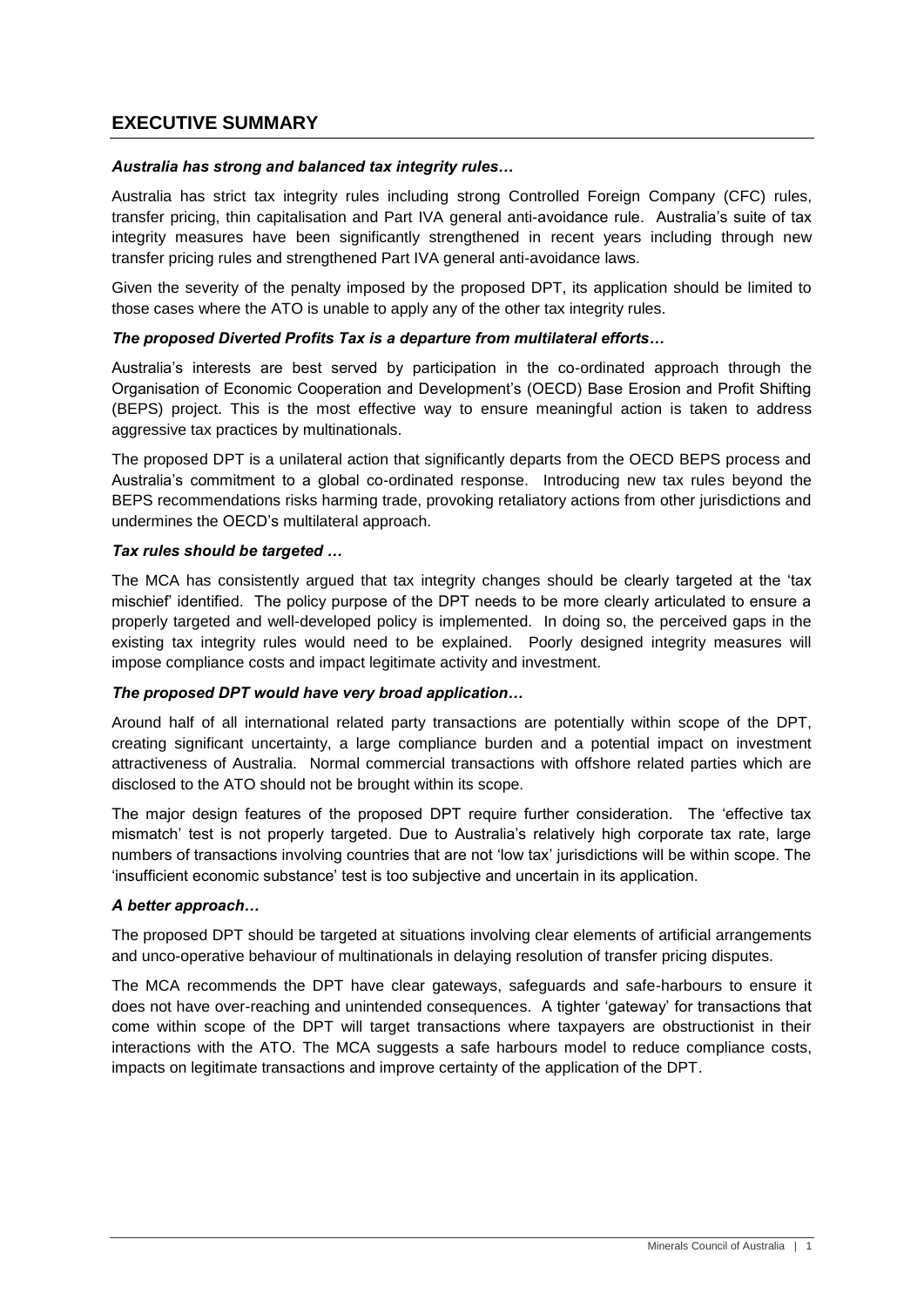## <span id="page-3-0"></span>**1. PURPOSE OF THE DIVERTED PROFITS TAX**

#### <span id="page-3-1"></span>**Australia's tax integrity regime**

The MCA supports strong, balanced tax laws to preserve the integrity of the tax system. Australia has strict tax integrity rules including strong CFC rules, transfer pricing, thin capitalisation and Part IVA general anti-avoidance rule. Australia's suite of tax integrity measures have been significantly strengthened in recent years including through:

- New transfer pricing rules;
- Tightened thin capitalisation safe harbours:
- Strengthened Part IVA laws; and
- The new Multinational Anti-Avoidance Law (MAAL).

The multilateral and co-ordinated international effort through the Organisation of Economic Cooperation and Development's (OECD) Base Erosion and Profit Shifting (BEPS) project is the most effective way to ensure meaningful action is taken to address aggressive tax practices by multinationals. The proposed DPT is a significant departure from the OECD BEPS process and Australia's commitment to a global co-ordinated response. Unilateral actions are less likely to be effective and potentially result in double taxation.

Where new tax integrity rules are required to combat instances of tax abuse, the MCA has consistently argued changes should be clearly targeted at the 'tax mischief' identified. Poorly designed integrity measures will impose compliance costs and impact legitimate activity and investment. Legislative changes should therefore be measured, targeted and certain.

The policy purpose of the DPT needs to be more clearly articulated to ensure a properly targeted and well-developed policy is implemented. In doing so, the perceived gaps in the existing tax integrity rules would need to be explained. As currently set out in the consultation paper, the DPT would have very broad application and is not properly targeted. Almost half of all international related party transactions are potentially within scope of the DPT<sup>1</sup>, creating significant uncertainty, a large compliance burden and a potential impact on investment attractiveness of Australia for no tax integrity outcome.

A tighter 'gateway' for transactions that come within scope of the DPT is required to target it at transactions where taxpayers are obstructionist in their interactions with the Australian Taxation Office (ATO). The severity of the penalty imposed by the DPT (40 per cent tax incorporating a 10% penalty component over the corporate tax rate) demands clarity on when it would apply and should reflect the culpability of the taxpayers actions. Therefore, such a power must be used by the ATO only in limited circumstances (i.e. when other integrity rules are not available).

The MCA recommends the DPT have clear gateways, safeguards and safe-harbours to ensure it does not have over-reaching and unintended consequence.

#### <span id="page-3-2"></span>**The policy rationale of the DPT**

The purpose of the DPT has not been clearly articulated. It would appear from the consultation paper that it is to encourage greater openness with the ATO in order to speed up dispute resolution and increase compliance with Australia's transfer pricing rules. Australia is recognised as having some of the strongest measures (if not the strongest) of any country to ensure compliance with the armslength standard and to allow reconstruction of inappropriate connected party cross border transactions using s815B ITAA1997. This legislation is relatively new (2013-14 tax year) and there has been limited examples of it been applied in practise. Therefore there appears to be little reason to

1

<sup>&</sup>lt;sup>1</sup> Based on ATO data, ATO Tax Statistics 2013-14.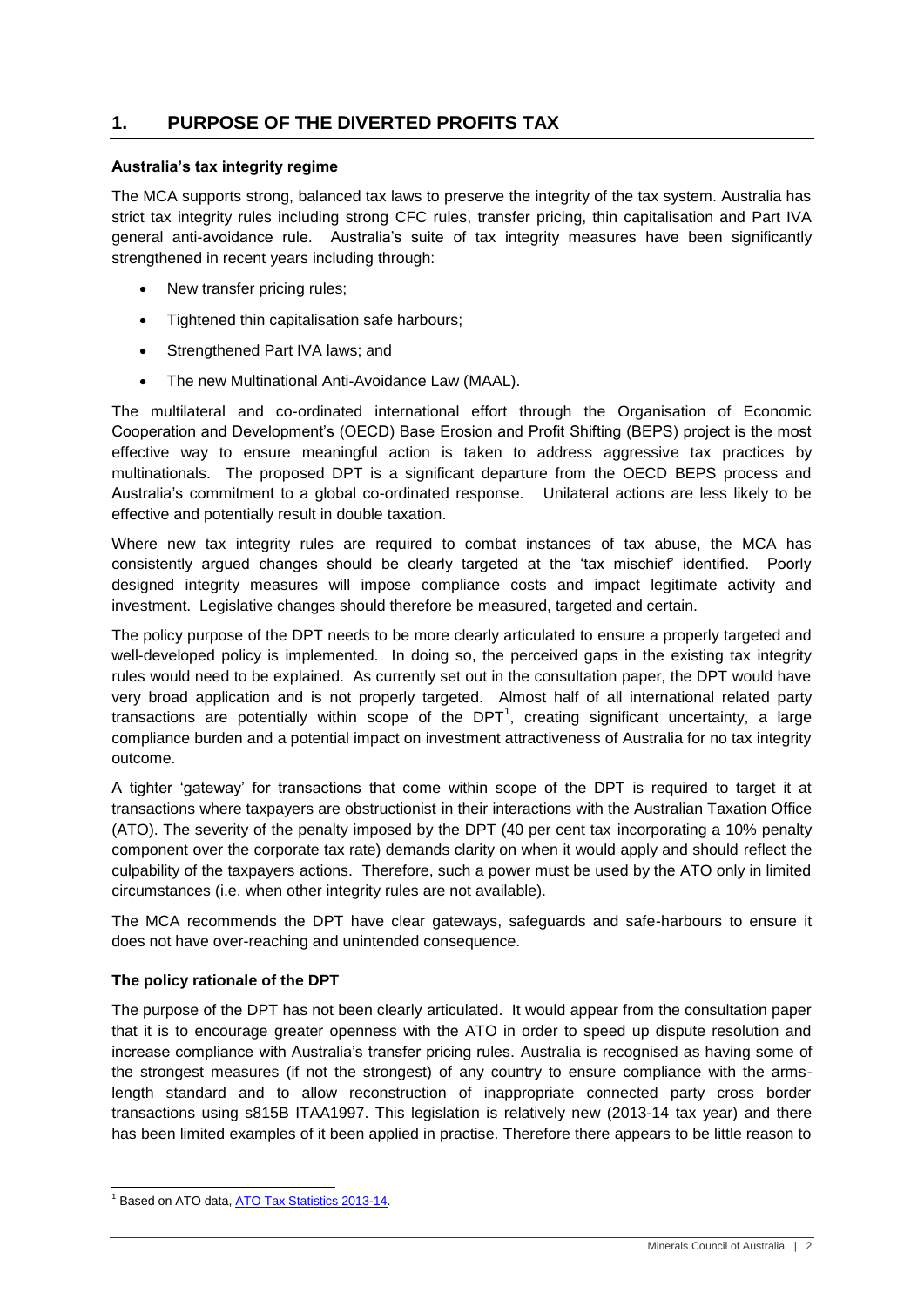add to this powerful arsenal available to the ATO. In addition Australia is in the process of legislating the revised OECD transfer pricing guidelines arising from BEPS as announced in the 2016 budget.

As a general proposition, the MCA supports that ATO should be able to obtain sufficient information from taxpayers to be able to make appropriate assessments under existing legislation. Indeed, Australia's self-assessment taxation regime relies on open transparency with the ATO.

A case is therefore warranted to target instances of deliberately uncooperative approaches by taxpayers in dealing with the ATO during transfer pricing audits. The DPT should be targeted squarely at these situations. This is in the context that the DPT is attempting to target what appears to be a fairly limited set of circumstances. The ATO has acknowledged that Australia's corporate tax system is characterised by a high degree of compliance but there are instances of obstructionist approaches by some taxpayers in dealing with audits. The Commissioner of Taxation has noted that compliance by large taxpayers is generally high:

I [The Commissioner of Taxation] have said many times that the majority of large corporates, especially Australian owned companies, pay the right amount of tax in Australia and are open and transparent in their dealings with us. There are however, a *minority* of large corporates who try to avoid their obligations, and we act - we do act - on this behaviour.<sup>2</sup> (Emphasis added).

A clear gateway should be implemented so that the DPT is targeted appropriately at taxpayers who deliberately do not co-operate with the ATO in providing information. Australia's existing transfer pricing rules already apply to the underlying transactions (see below). The DPT is intended to be a deterrent to recalcitrant behaviour. Normal commercial transactions with offshore related parties which are disclosed to the ATO should not be brought within its scope.

#### <span id="page-4-0"></span>**Australia's existing transfer pricing rules**

Australia's updated transfer pricing regime (legislated in 2013), has significantly bolstered the ATO's powers to deal with international profit shifting. The new rules require greater documentation in relation to company transactions with offshore related parties, ATO reconstruction powers in line with the OECD Guidelines and stronger penalties for non-compliance. Australia's transfer pricing guidance is also being updated in line with OECD recommendations. In addition, the ATO's ability to monitor aggressive tax practices and identify profit shifting has been vastly improved with the implementation of country-by-country reporting from 1 July 2016.

A case has not been made that Australia's existing and recently strengthened transfer pricing rules and information gathering powers are inadequate. The ATO has acknowledged that these recent changes, amongst others, bolster the ATO's ability to deal with aggressive tax practices. As Commissioner Chris Jordan noted at Senate Estimates in February 2016 '…there are a whole host of things that over the course of 2016, some into 2017, will have a dramatic change in our ability to get that fair share, that right amount of tax, paid here in Australia.<sup>3</sup>

Australia's transfer pricing measures should be given the opportunity to work and be assessed as to their effectiveness before further new and broad powers such as those proposed in the DPT are legislated.

#### <span id="page-4-1"></span>**Unilateral actions**

-

A multilateral and co-ordinated international effort is the best way to ensure meaningful action is taken to address aggressive tax practices by multinationals. The OECD has warned countries against taking unilateral actions stating:

<sup>&</sup>lt;sup>2</sup> Commissioner of taxation, Chris Jordan[, Senate Hansard,](http://parlinfo.aph.gov.au/parlInfo/search/display/display.w3p;query=Id%3A%22committees%2Festimate%2Feba7c1f2-c22b-4b51-b66f-ed473b45b953%2F0006%22) 10 February 2016.

<sup>&</sup>lt;sup>3</sup> Commissioner of Taxation, Chris Jordan, [Senate Hansard,](http://parlinfo.aph.gov.au/parlInfo/search/display/display.w3p;query=Id%3A%22committees%2Festimate%2Feba7c1f2-c22b-4b51-b66f-ed473b45b953%2F0006%22) 10 February 2016.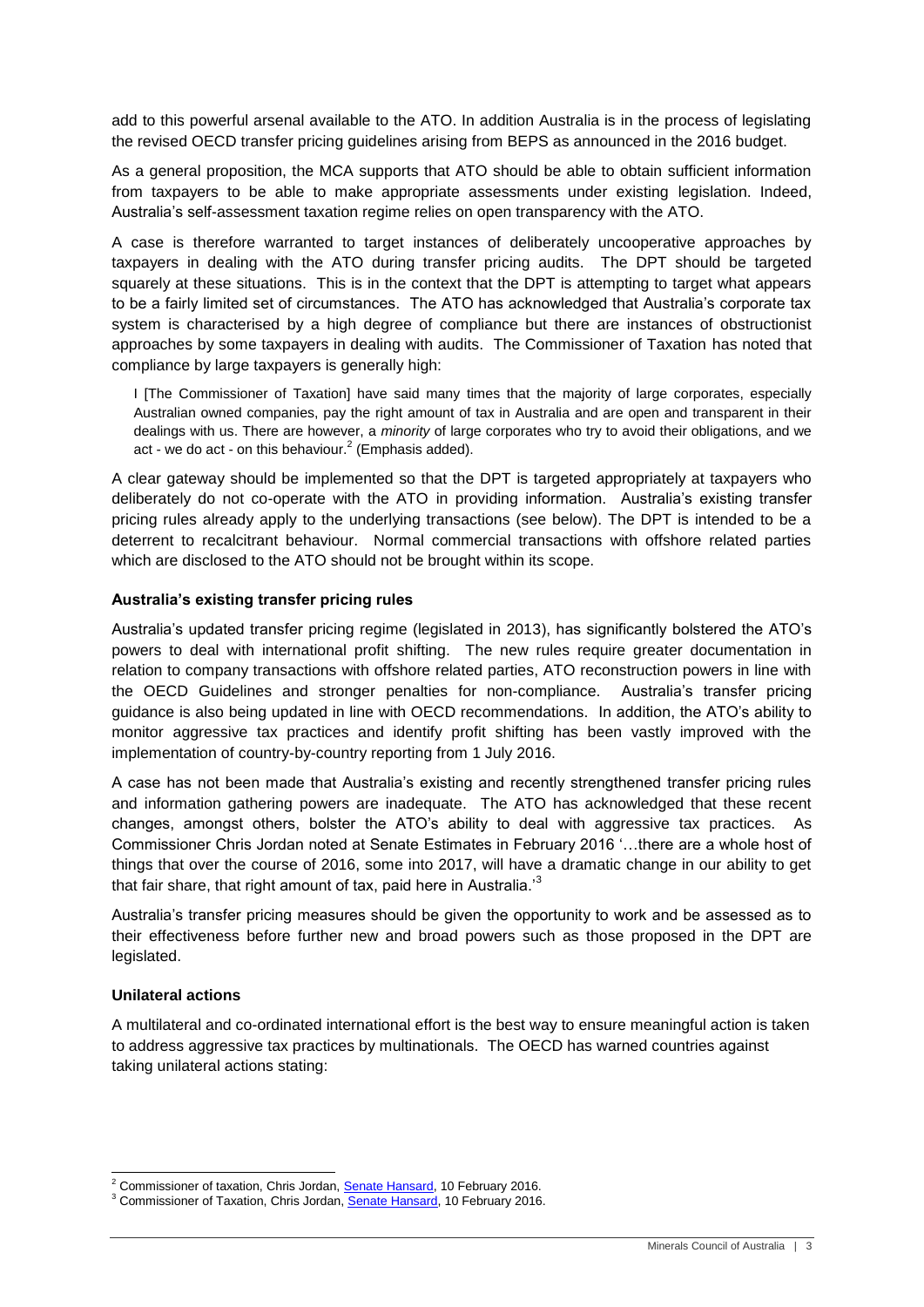[this] would have a negative impact on investment, growth and employment globally. There is therefore a need to provide an internationally coordinated approach which will facilitate and reinforce domestic actions to protect tax bases and provide comprehensive international solutions to respond to the issue.<sup>4</sup>

Previous Treasury and Government commentary has supported the case for multilateral action as the most effective way of dealing with international profit shifting. In 2014, the then Parliamentary Secretary to the Treasurer, and the now Minister for Trade and Investment, Hon Steve Ciobo MP said:

[G]iven the cross-border nature of BEPS, national efforts need to be complemented by appropriate, coherent international responses. These are needed for two reasons. Firstly, to prevent new gaps and arbitrage opportunities from emerging; and secondly, to help prevent individual countries putting in place damaging unilateral measures. 5

Treasury's 2013 Scoping Paper on Risks to the Sustainability of Australia's Corporate Tax Base concluded:

There are some actions Australia can and has taken unilaterally; these are primarily focused on improvements that can be made without significant divergence from international tax settings. But the key focus of Australia's efforts should be working multilaterally through international organisations to modernise international tax rules.<sup>6</sup>

The proposed DPT is a departure from OECD BEPS process and Australia's commitment to a global co-ordinated response. The Consultation paper suggests that DPT would provide 'More options to reconstruct the alternative arrangement' and appears to allow reconstruction where it is not provided for under existing transfer pricing law or OECD principles. If not designed properly, it will impose a significant level of uncertainty as to its application and associated compliance costs for little real gain to the integrity of Australia's tax system.

<sup>1</sup> <sup>4</sup> [http://www.oecd.org/ctp/beps-frequentlyaskedquestions.htm,](http://www.oecd.org/ctp/beps-frequentlyaskedquestions.htm) accessed 17 June 2016.

<sup>5</sup> The Hon Steve Ciobo, Parliamentary Secretary to the Treasurer, Address to Clayton Utz BEPS Workshop, 16 May 2014.

<sup>&</sup>lt;sup>6</sup> The Treasury, ['Scoping Paper on Risks to Australia's Corporate Tax Base',](http://www.treasury.gov.au/~/media/Treasury/Publications%20and%20Media/Publications/2013/Aus%20Corporate%20Tax%20Base%20Sustainability/Downloads/PDF/BEPSscoping_paper.ashx) July 2013.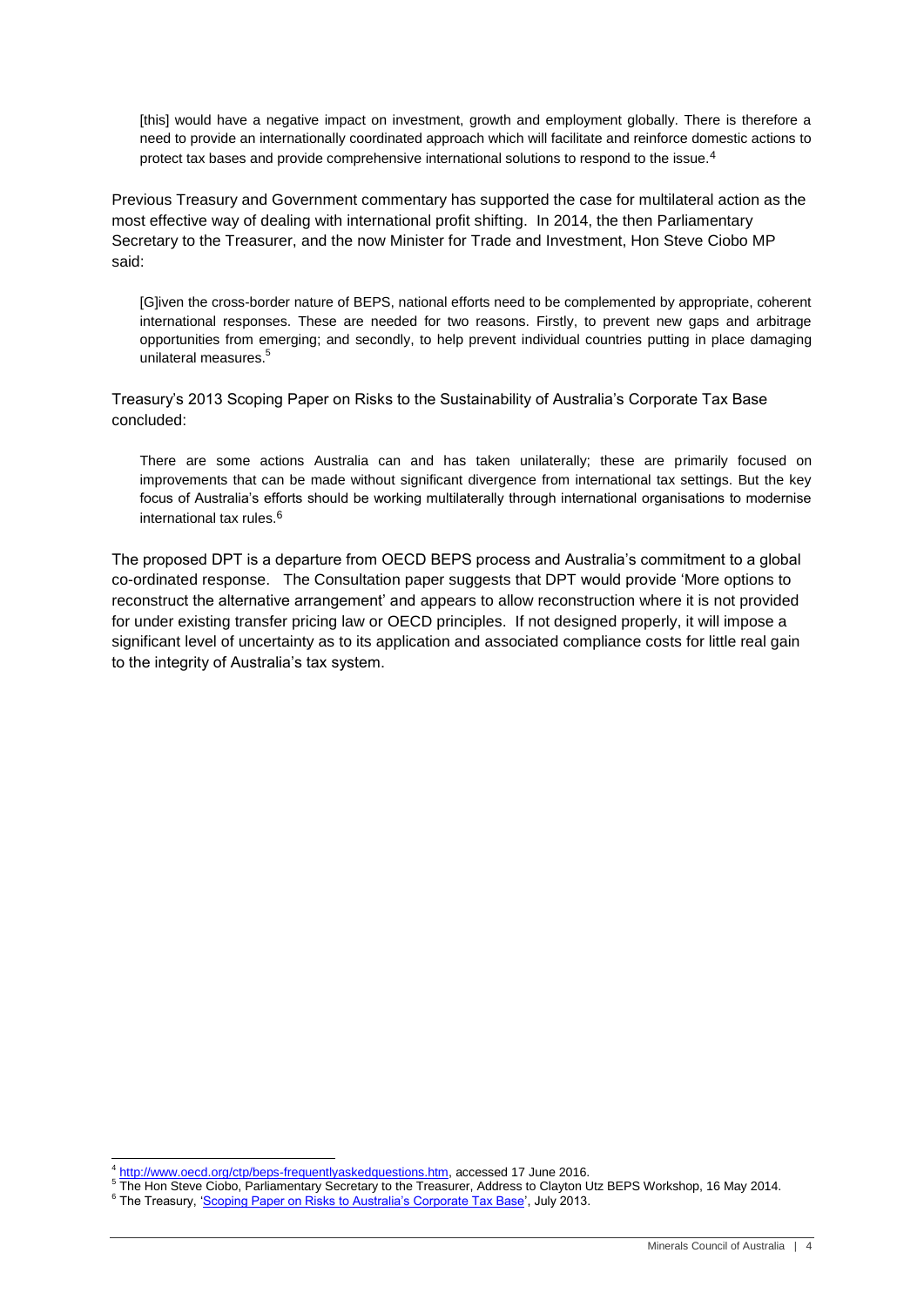## <span id="page-6-0"></span>**2. TRANSACTIONS SUBJECT TO THE DIVERTED PROFITS TAX**

#### <span id="page-6-1"></span>**The 'Effective tax mismatch' test**

The effective tax mismatch test as set out in the consultation paper is very broad and results in the DPT being poorly targeted. It will bring a very large number of related party transactions within the scope of the DPT involving a number of countries that do not come within any generally accepted definition of a 'low tax' jurisdiction.

The consultation paper proposes that the DPT apply to cross border transactions with a related party that result in less than 80 per cent tax being paid overseas than would have been paid in Australia. In effect, this means that any transaction an Australian taxpayer has with a related party in a jurisdiction with a tax rate of 24 per cent and below will be within the scope of the DPT.

With the OECD average company tax rate now below 25 per cent (and falling). Australia has the fifth highest headline corporate tax rate of all the 34 OECD countries, with 15 countries having a corporate tax rate of less than 24 per cent. This is starkly different to the UK's DPT, which only affects one jurisdiction within the OECD. Further, in the 2013-2014 income year, more than 50 per cent of Australia's international related party trade was conducted with countries with a headline tax rate of less than 25 per cent (18 per cent in respect of OECD countries with a headline tax rate of less than 24 per cent).<sup>7</sup> This is a function of Australia's comparatively high corporate tax rate of 30 per cent.

The effective tax mismatch test will result in transactions with a large number of OECD countries being caught in the DPT net. This will include routine transactions with parent companies (and their subsidiaries) in the UK and other countries not considered to be a 'tax haven' or a 'low tax' jurisdiction.

The MCA recommends that the effective tax mismatch test be set at 80 per cent of the OECD average and the eventual company tax rate (25 per cent). This will more accurately target transactions that should be brought within scope of the DPT.

#### <span id="page-6-2"></span>**The 'Insufficient economic substance' test**

The insufficient economic substance test is highly subjective and unclear. The consultation paper proposes that the DPT apply to transactions that have 'insufficient economic substance' where it is 'reasonable to conclude' that the transaction(s) were 'designed to secure the tax reduction' based on the information available at the time to the ATO.

The introduction of untested concepts into the law will impose potentially heavy compliance burdens on taxpayers to prove economic substance. To be effective, the test must be made very clear to provide taxpayers with certainty as to exactly when the ATO can reasonably conclude that a transaction is tax driven.

Although there is very little detail on how the 'insufficient economic substance' concept will work in practice, the consultation paper makes clear that this rule will be similar to the UK's. We note that for the purposes of the 'insufficient economic substance condition', the UK legislation provides that the non-tax financial benefits 'for the first party and the second party (taken together)' and across all relevant accounting periods can be taken into account in assessing whether such benefits exceed the financial benefit of the relevant tax reduction.

Valuing the non-tax financial benefits may in practice be extremely difficult and burdensome, particularly where this is not undertaken for business decision making purposes. If a broad approach is taken with the DPT, taxpayers would not have certainty as to whether the DPT may apply or not, there may be significant expense and resources needed to undertake this non-tax financial benefit valuation without knowing whether this valuation would be accepted by the ATO.

<sup>1</sup> <sup>7</sup> ATO **Tax Statistics 2013-14**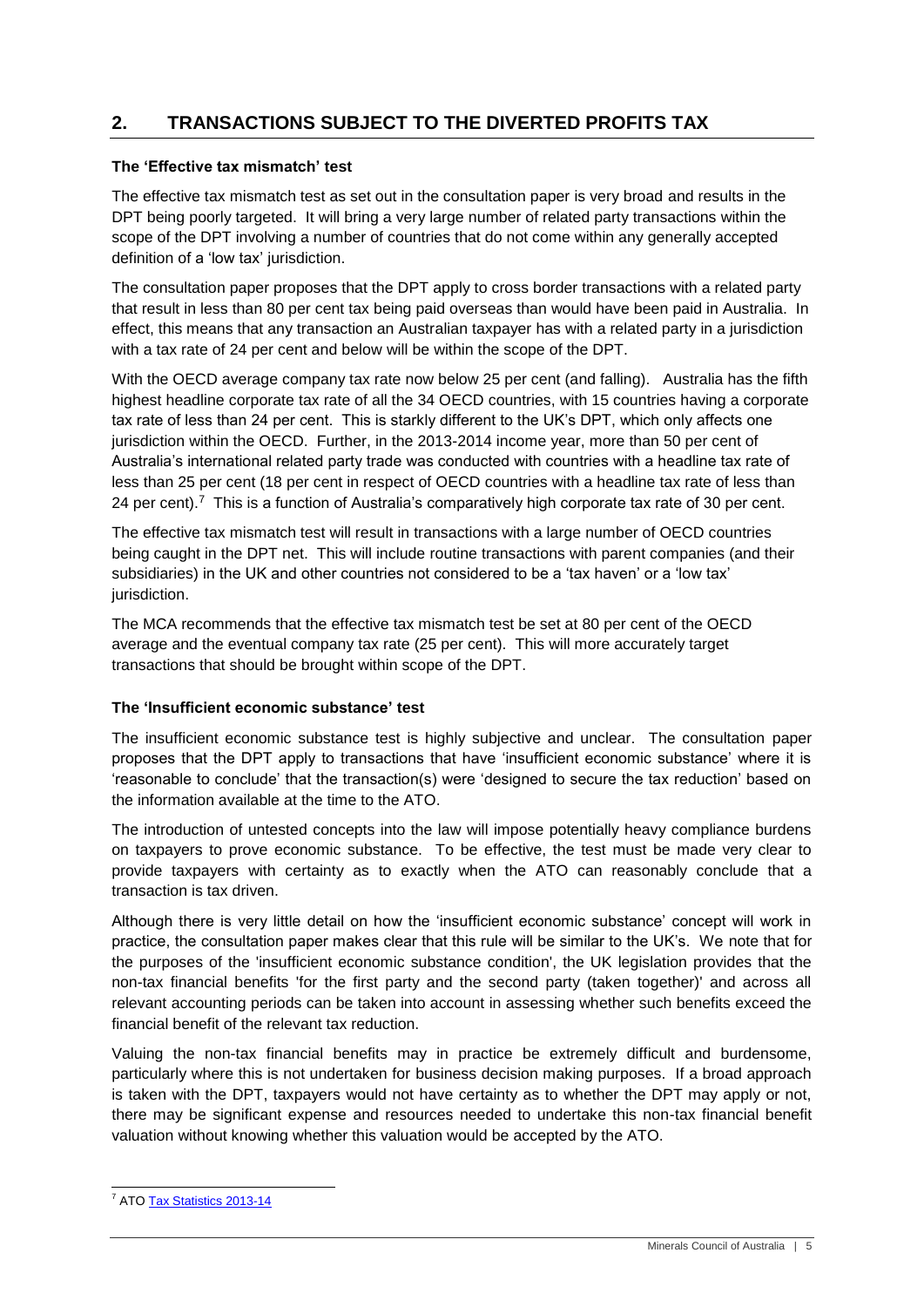#### *1) Concept of 'designed to secure a tax benefit'*

Rather than objectively determining the purpose of a person who entered into or carried out the scheme the DPT requires the purpose of the scheme itself to be assessed. In addition the standard or burden to be satisfied includes an unacceptable and ambiguous threshold that is 'where it is reasonable to conclude'.

It is of great concern that an undefined and subjective term is proposed to be used. Particularly as it varies significantly from the existing principles established in Part IVA, which uses 'dominant purpose' and the OECD's recommended threshold of 'principal purpose' which the MAAL also adopts.

If the purpose of the scheme itself is to be assessed, we recommend that 'it would be reasonable to conclude' be replaced with 'it would be concluded'.

It is noted that a similar 'designed to' requirement was in the Exposure Draft legislation of the MAAL, but was subsequently discarded.

#### *2) Concept of 'reasonable to conclude'*

The wide use of the phrase 'reasonable to conclude' throughout the consultation paper is of concern. This provides considerable degree of discretion to the ATO.

The test to be applied should be to examine the transactions actually implemented to determine what those transactions (objectively) were designed to achieve, rather than examining the motivations of those involved in the implementation of them to ask what those persons (subjectively) intended to achieve. Further, an ex post facto subjective judgment does not and should not feature in a truly objective test.

In addition, the Commonwealth's taxing power does not permit the Commonwealth to impose 'arbitrary exactions'. To be valid under the Constitution, a tax law must be imposed by reference to ascertainable criteria of sufficiently general application and capable of being known in advance by taxpayers, to enable them to assess these criteria and legitimately order their affairs accordingly. We consider that, as currently drafted, particularly in relation to the phrase 'it is reasonable to conclude', the DPT does not meet the required standard of legal certainty.

#### *3) Contrived and Artificiality*

As a general comment, we support measures that target contrived and artificial arrangements. Indeed Australia's existing tax laws provide the Commissioner with powers to reconstruct under Subdivision 815-B and under the Part IVA general anti-avoidance provision.

Therefore, if the DPT is to be implemented it should be targeted to these arrangements. In the UK, guidance issued by HM Revenue and Customs confirms that it is not intended that the DPT legislation will apply purely because a company decides to take advantage of lower tax rates offered by another jurisdiction by means of a wholesale transfer of the economic activity needed to generate the associated income. Given that Australia's DPT is designed based on the UK's, we recommend that this be made clear so as to not interrupt legitimate business reorganisations. It can also be said that in arrangements that are designed to secure the tax reduction, there will be some degree of contrivance.

Given the potential broad application of this measure, it is imperative that the legislation sets out clear parameters for the DPT to apply only where there are elements of artificiality and that it is not intended to apply where businesses operate in jurisdictions with considerable economic activity and presence.

We strongly recommend that a specific reference is made in the DPT legislation itself that the DPT is targeted at 'abusive' and 'contrived arrangements'. The purpose of such wording will provide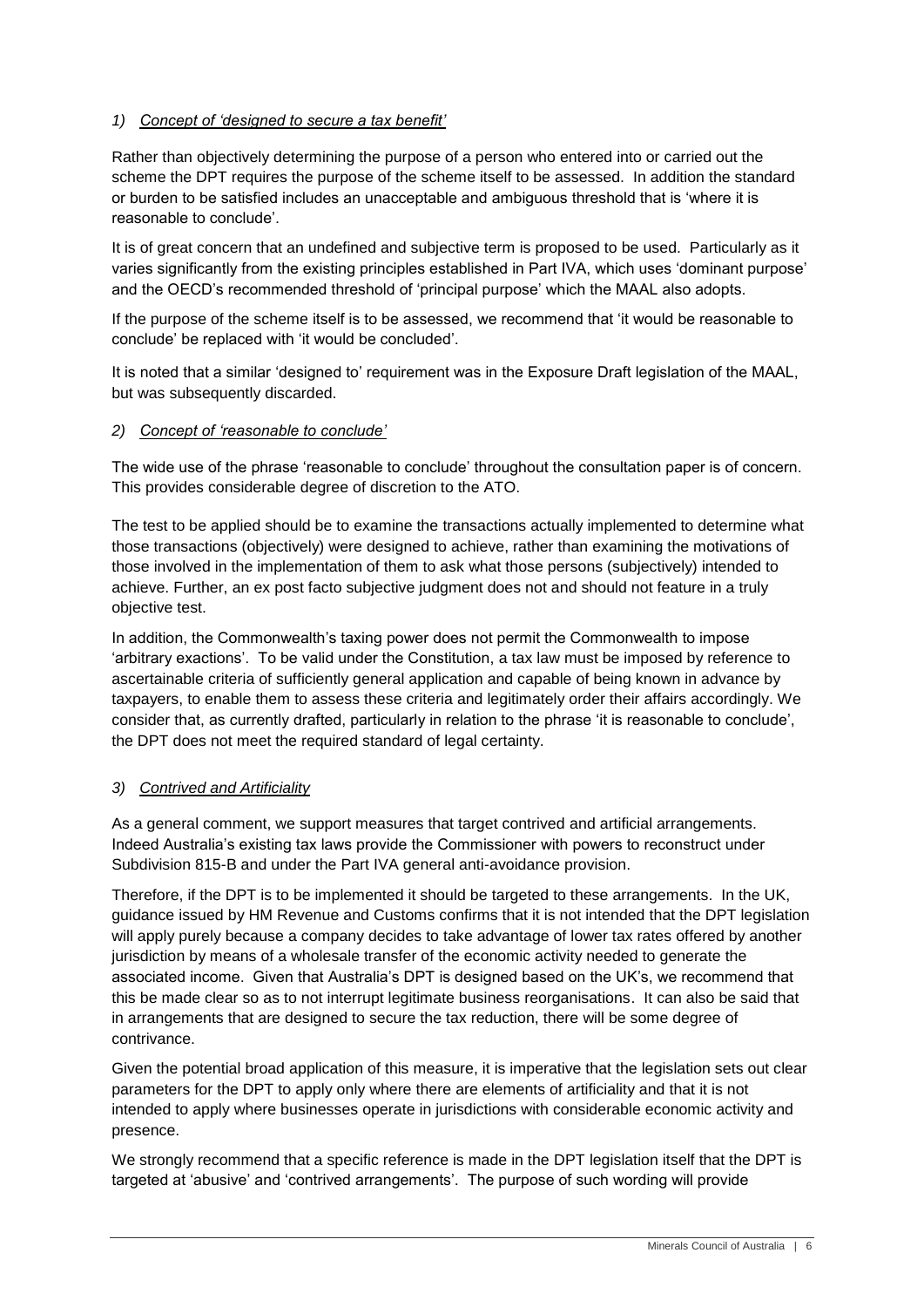increased clarity for both taxpayers and ATO in so far that if a case were to be litigated; such clear wording within the legislation would help to ensure the statutory interpretation of the law was in line with the intention. This will also help ensure that the DPT is not inconsistent with Australia's treaties.

#### <span id="page-8-0"></span>**DPT process flow chart – gateways, safeguards and safe-harbours**

Because the DPT has the potential to cause uncertainty and disruption to Australia's international trade and the attractiveness of doing business in Australia, it is imperative that appropriate safeguards are included to ensure it is not broadly and inappropriately applied.

Set out below is a proposed gateway and safe harbours model which would better target the DPT at the areas of concern for the Government, reduce compliance costs and impacts on legitimate transactions and improve certainty of the application of the DPT.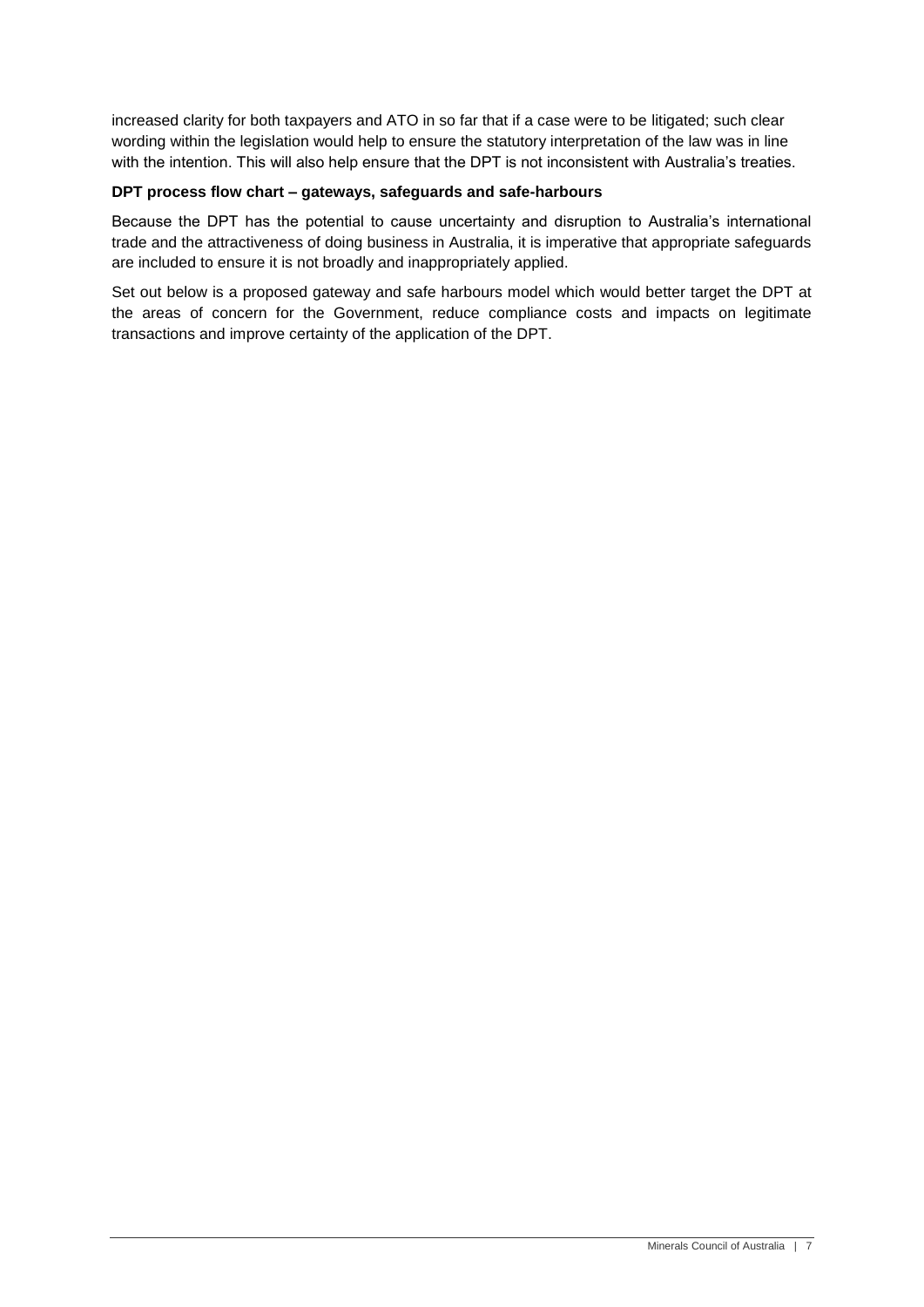

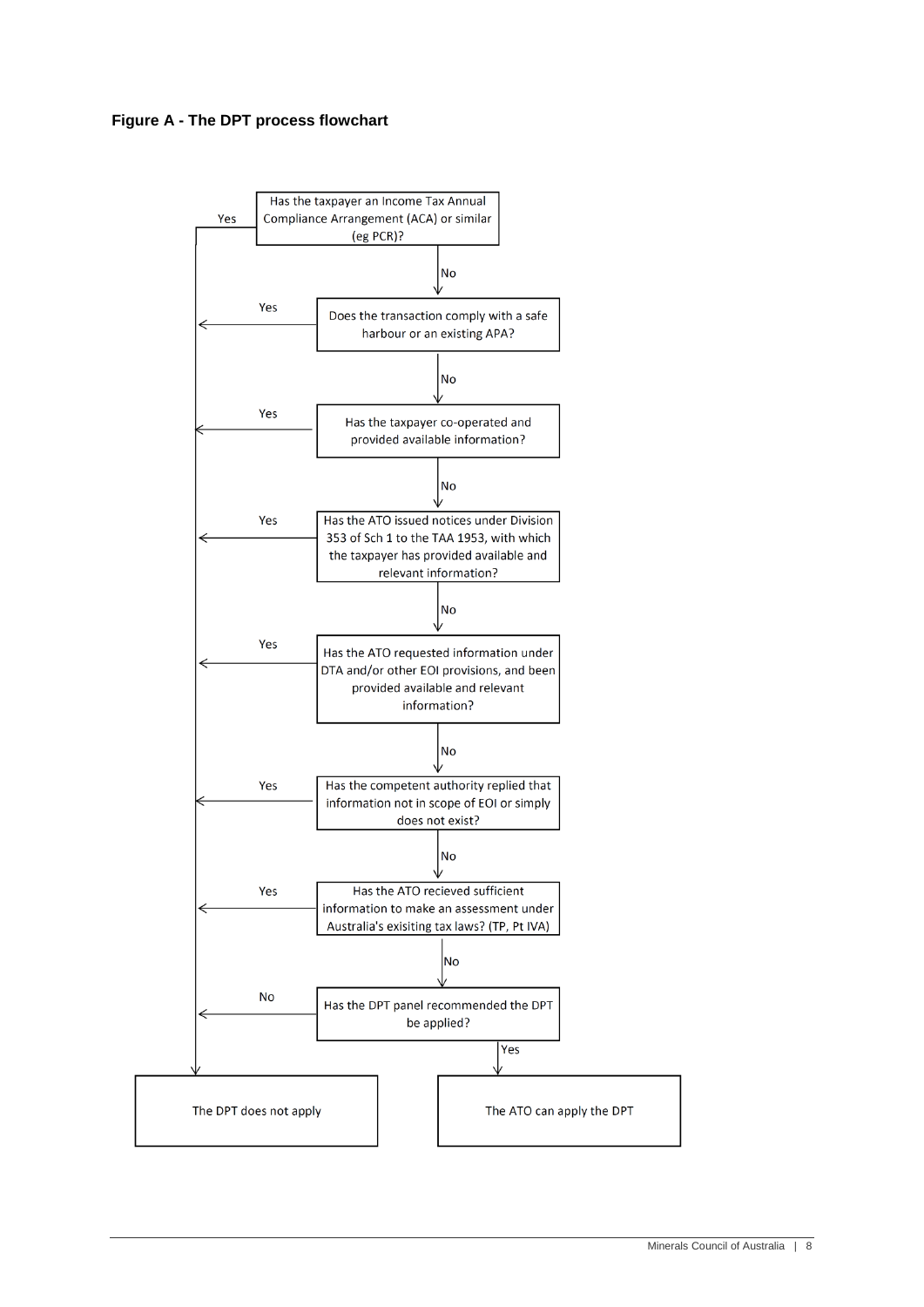#### **Flowchart elements**

#### *Income Tax Annual Compliance Arrangements and Pre-lodgement Compliance Reviews*

The DPT should not apply where the taxpayer has entered into an Income Tax Annual Compliance Arrangement (ACA) with the ATO which is developed to manage the compliance relationship between the ATO and the taxpayer in an open and transparent environment.

We consider that in order to maintain the incentive to enter into an ACA, taxpayers who already operate in an open and transparent way with the ATO should not be subject to the DPT.

The ACA encourages an environment where the taxpayer can raise compliance risks and other technical and administrative matters and resolve issues in a constructive, efficient manner. Taxpayers who operate a 'closed-book' approach with the ATO are not eligible to enter into an ACA.

Similarly, Pre-lodgement Compliance Reviews (PCRs) require contemporaneous disclosure of information to the ATO. Again, compliance risks and other technical and administrative matters can be raised and resolved in a constructive, efficient manner.

This gateway will encourage taxpayers to adopt an open and transparent relationship with the ATO. This will also ensure that that the ATO has sufficient information about the taxpayer and arrangements to apply Australia's taxation integrity laws, such as Divisions 815-B, Part IVA and other specific anti-avoidance provisions.

#### *Advance Pricing Arrangements (APA)*

Where a business has been involved in APA discussions with the ATO, then a vast amount of information will have already been shared on the relevant transactions. This ensures the ATO has sufficient information to assess whether the Australia business is appropriately compensated for the specific Australian functions assets and risks.

A gateway should therefore be included which specifies that a taxpayer should not fall within the DPT in a case where a transaction between an Australian company and a foreign company that is part of the supply chain for the good or service concerned is being discussed with the ATO with a view to reaching an APA (or is covered by an APA).

#### *Existing safe-harbours*

Transactions that are covered by existing safe-harbours should be excluded from the DPT. These would include the following:

- Safe-harbours agreed to under an ACA
- Where a 5% mark-up has been applied for routine low value service arrangements
- Transactions that are excluded from the transfer pricing local file reporting
- Transactions not required to be documented under the ATO's transfer pricing safe-harbours.

#### *Taxpayer cooperated and provided information*

There are many other times where a business will have already disclosed transactions/operations to the ATO as part of either formal clearance procedures in relation to the income tax Act or as part of an ongoing open dialogue, pre-compliance compliance review, risk review or audit.

In these situations, where a taxpayer has already made full disclosure, a taxpayer should not be subject to the DPT. Certainly, as a minimum, the ATO should be able to conclude on finalising the income tax return that the arrangements are low risk or have adequate information to make any necessary assessment under existing legislation.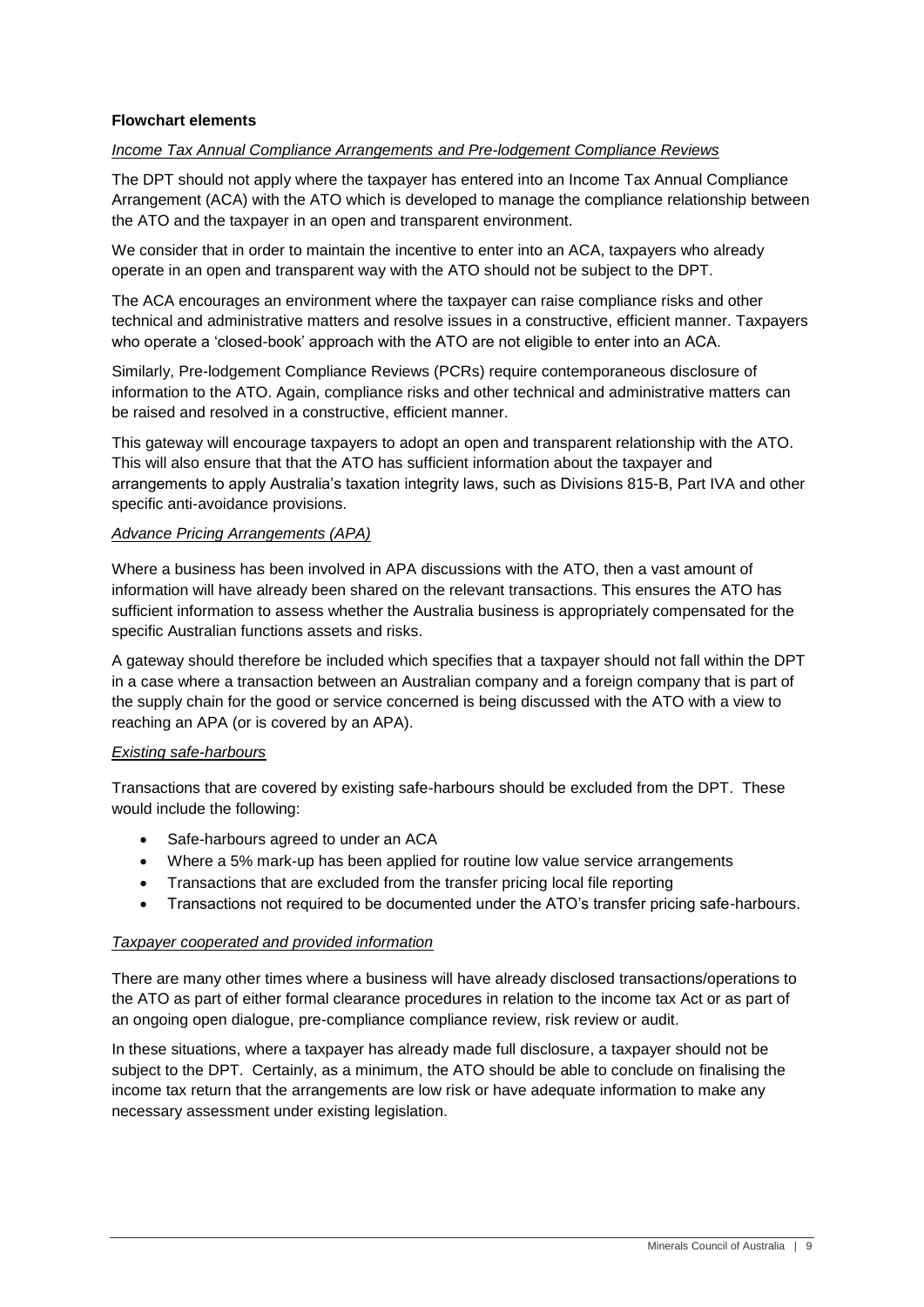#### *Use of existing information request channels*

Consistent with a policy of the DPT being a sanction for unco-operative taxpayers, the ATO should exhaust all information request avenues before seeking to apply the DPT provisions. This would include all powers available under the current taxation laws and exchange of information provisions that are contained in Australia's Double Taxation Agreements (DTAs) and Taxation Information Exchange Agreements (TIEAs).

#### *Division 353 of Schedule 1 to the Taxation Administration Act 1953 (Division 353)*

Australia's taxation laws include powerful information gathering provisions. In addition to informal requests, the ATO has the power to access, examine and copy a taxpayer's documents and to require taxpayers or other persons to provide information, evidence or documents. The access powers under Division 353 enable the Commissioner to conduct wide-ranging enquiries for information concerning the income or assessment of a taxpayer.

#### *Tax information exchange programs*

Australia has an extensive network of tax information exchange programs. Australia's 43 DTA's include information exchange provisions and has separately signed TIEAs with a further 36 jurisdictions, including many tax havens.

Australia is one of 96 jurisdictions that have signed the Multilateral Convention on Mutual Administrative Assistance in Tax Matters which is designed to promote international co-operation for a better operation of national tax laws, and provides for all possible forms of administrative co-operation between the parties in the assessment and collection of taxes, in particular with a view to combating tax avoidance and evasion.

We recommend that it should be a condition that before the ATO can apply the DPT that these should all be exhausted.

#### *Information is 'foreseeably relevant' and or available*

The general principle of 'foreseeably relevant' in Article 26 of the OECD Model Treaty that governs the exchange of information provisions needs to be incorporated to ensure that the ATO is not making unreasonable information requests. The Commentary to the Article provides that the standard of 'foreseeable relevance' is intended to provide for exchange of information in tax matters to the widest possible extent and, at the same time, to clarify that jurisdictions are not at liberty to engage in 'fishing expeditions' or to request information that is unlikely to be relevant to the tax affairs of a given taxpayer.

Furthermore, checks and balances need to be put in place to ensure that the DPT cannot be applied because information just simply does not exist a taxpayer is not unco-operative if it fails to provide requested information that does not exist.

#### *Sufficient information to assess under existing tax laws*

Where the ATO has sufficient information to pursue matters under Australia's existing tax laws, the DPT should not be able to be applied. That is, it should be reserved for instances where the ATO is not able to obtain any meaningful information to apply the laws.

It is concerning that without a targeted gateway there is potential for misuse of power by the ATO applying the DPT. Therefore, where the taxpayer has provided relevant and available information to the ATO and the issue at hand is around the interpretation of the facts to give the appropriate arm's length outcome, the DPT should not apply. Instead the ATO should be able to make an assessment under existing legislation, for example Subdivision 815-B, Part IVA and other specific laws.

Assessing whether a taxpayer has provided sufficient information will be on a case-by-case basis. We recommend that where the ATO is looking to apply the DPT based on having insufficient information that an application be made to an independent DPT panel.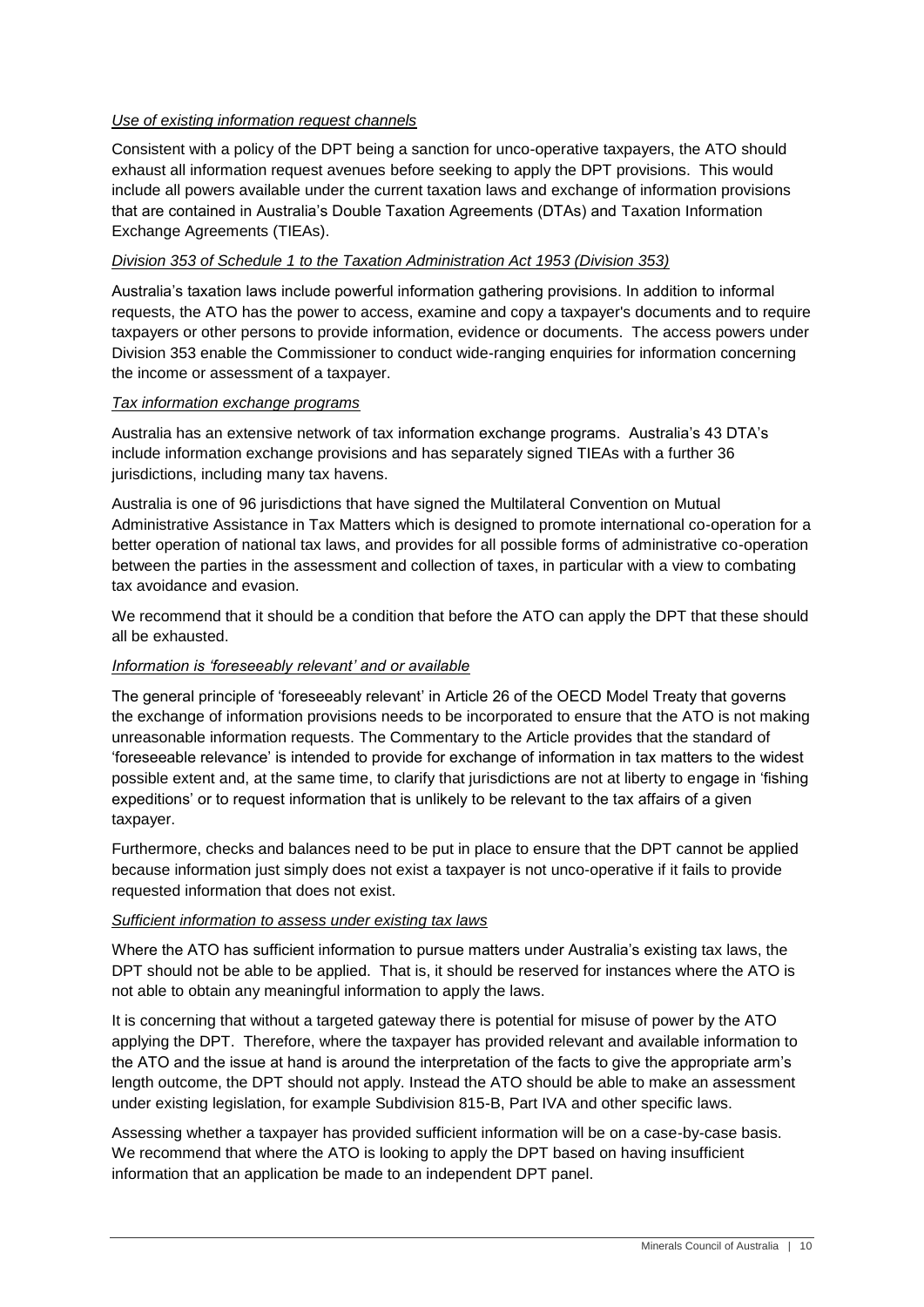#### *Independent DPT panel*

We recommend that before the ATO can issue a DPT assessment, it must satisfy an independent panel of taxation experts that the arrangement is worthy of being subject to the harsh penalty.

This could be based on a similar concept used to administer and apply Part IVA, the General Anti-Avoidance Rules (GAAR) Panel. The GAAR Panel is made up of ATO officers and external experts who consider Part IVA and other general anti-avoidance matters. It ensures that decisions about applying these provisions are objectively based and well-considered.

Without such an independent panel, there are no appropriate checks and balances for the ATO to apply the DPT in appropriate circumstances.

#### <span id="page-12-0"></span>**Related party loans**

Unlike the UK, related party loans are not excluded from the DPT. Furthermore, the 'diverted profits amount' will only take into account the pricing of debt – not the amount of debt – provided the amount of debt is within the thin capitalisation 'safe harbour debt amount' – as opposed, it seems, to the other methods of satisfying the thin cap provisions. This appears to be inconsistent in that the Australian thin capitalisation rules provide three distinct methods of calculating the maximum allowable debt, whereas the DPT seemingly excludes two of them.

Therefore, we recommend that the DPT include all three methods and if an entity satisfies either the worldwide gearing debt amount or the arm's length debt test, the DPT can only be assessed on pricing of debt (consistent with 'safe harbour debt amount').